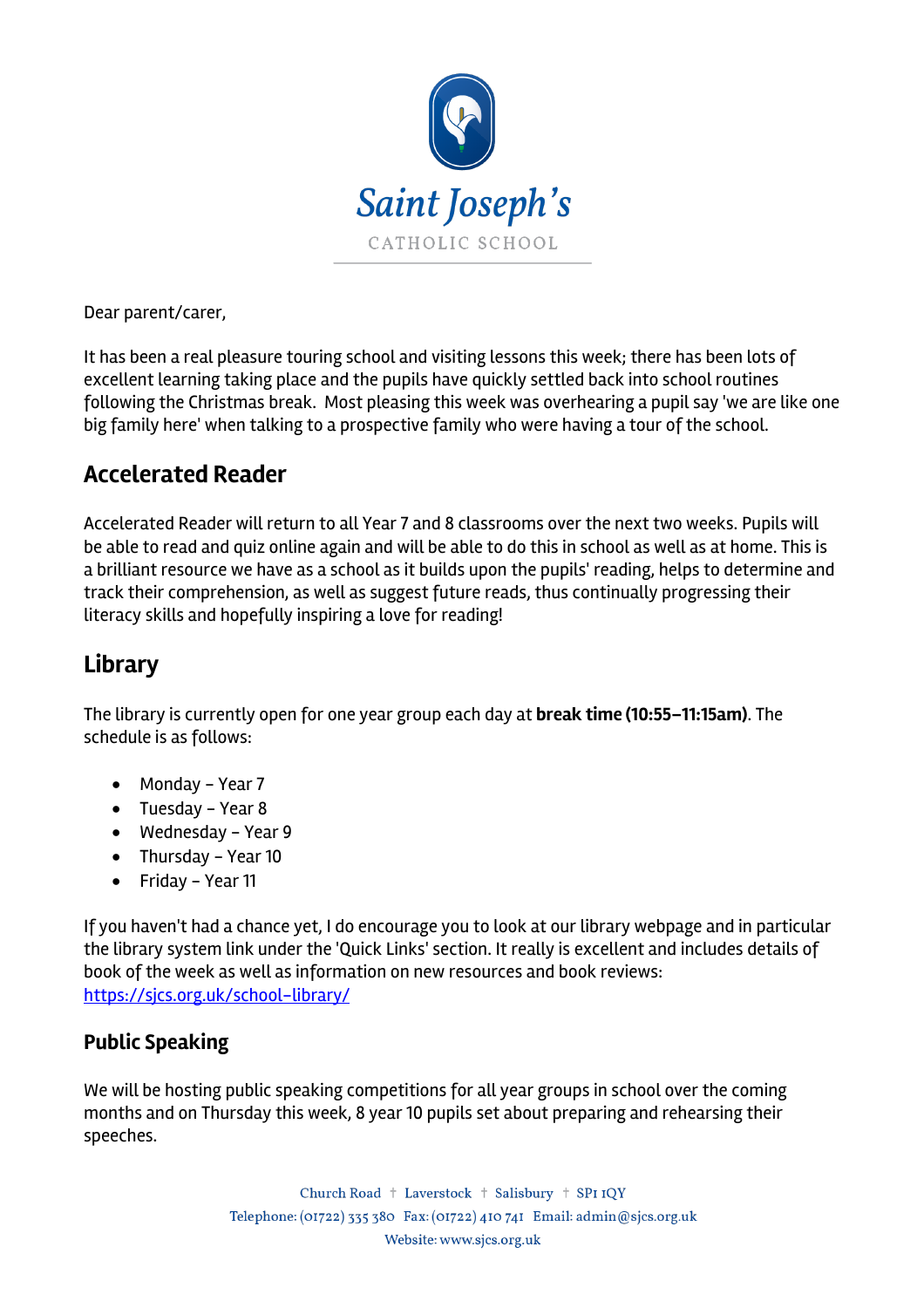

In two weeks, they will be competing against each other, and we have enlisted the help of the Catenians to help with the project. The winners from each year group will have the opportunity to compete externally (Covid allowing!).

### **Covid Measures**

Please continue to test twice a week in our efforts to keep the school as covid-free as possible. We were due to receive a delivery of test kits today and if they have arrived by the time of writing, please rest assured that these will have been distributed to your children. If not, this will happen on Monday.

#### **Teacher Professional Development**

So far this year we have had 4 teachers successfully complete National Professional Qualifications for Senior Leadership and Middle Leadership. This involves completing a project to benefit school practice and the pupils in our care.

The projects that have been tackled as part of this are:

- Curriculum Recovery for Year 11
- Catering for prior Higher Attaining pupils
- Effective Mentoring of pupils in Year 7
- Effective use of TAs in the classroom

These projects have provided us with evidence for good and best practice which will be embedded in our school culture going forwards.

## **Website Development: Safeguarding & Wellbeing Pages**

Please familiarise yourself with our excellent resources to help you support your children. Recent additions include a very helpful document around online safety and sexual harassment, an aspect that has been in the media for the last year or two and one which we take most seriously. The Children's Commissioner Report is attached.

We have been asked to share this with our parents as have all schools - it is a very useful document with lots of helpful links to other areas but please do not hesitate to get in touch with us should you have any queries. The safety, support and education of young people is everyone's responsibility, and we are grateful for the support you provide in helping us with this!

Links:

- Safeguarding Information
- Mental Health & Wellbeing
- Children's Commissioner Report